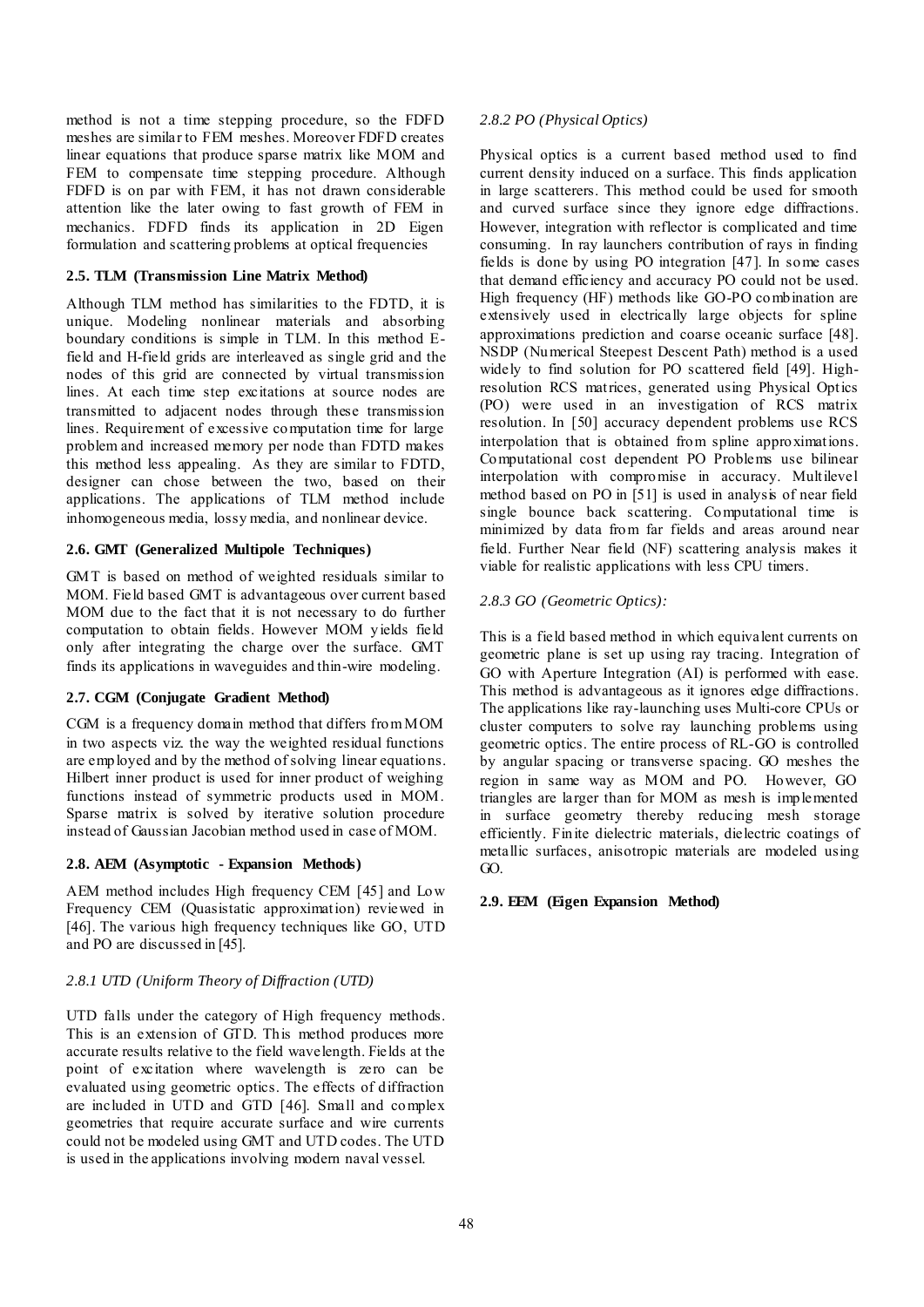is a challenge to conventional MOM approach. MLFMA can be implemented in parallel processing using iterative Eigen



Source of the Figure: 3[21]

Figure : 3. Applications of computational Electromagnetics

solvers, yield desired performance in CM analysis. The applications of various computational electromagnetic techniques are depicted in Figure: 3.

The commercial codes like HFSS®, CST®, FEKO®,  $XFDTD^{\circledR}$ , Empire  $^{\circledR}$ , SEMCAD<sup> $^{\circledR}$ </sup> uses differential methods like finite difference method and finite element method. FEKO, WIPL- $D^{\circledR}$  (IE3D, Sonnet, Designer etc. – 2D) are using integral methods like method of moments.

The Survey of CEM method is compared in Table 1: Survey of these methods based on issues associated with each method like MOM, FEM, FDTD and Hybridization of Techniques is discussed. Correspondingly solutions to these issues are also addressed in this Table.

# **3. Meshless and Meshfree methods**

Mesh less method are used in arriving at numerical solution for problems where meshes are not necessary however they use mesh only once in final stage to solve linear equations. In order to remove meshes, we require designing of fitting policies for scattered data in multi-dimensional spaces that results in definition of mesh less shape functions [53]. Point interpolation method, radial point interpolation method and Shepard approximation are few natural neighboring methods used to define shape function. The Shepard approximation help in achieving good accuracy and considerable<br>computing time [54]. These problems are solved by These problems are solved by expanding unknown field variable over such shape function and also reduce number of unknowns. This method has few drawbacks in terms of accuracy and computational time. Sharp discontinuity and difficult simulation are dealt in mesh less method. The various advantages of mesh less method are increased support domain, change in basis functions, adopting nodal densities. The meshless methods

like Meshless Local Petrov- Galerkin (MLPG) , Local Boundary Integral Equation (LBIE) and Meshless Local Boundary Equation (MLBE) are used in the analysis of microstrip antennas [53].

Table 1: Survey on CEM methods

| <b>Categories</b>                               | <b>Issues</b>                                                                                                     | Solution                                                                                          |  |
|-------------------------------------------------|-------------------------------------------------------------------------------------------------------------------|---------------------------------------------------------------------------------------------------|--|
| <b>MOM</b><br><b>Based</b><br><b>Techniques</b> | Singularity,<br>Low frequency<br>break down,<br>Charge<br>cancellation                                            | Singularity<br>extraction,<br>MOM elliptic<br>formulation.<br>Preconditioners,<br>Charge recovery |  |
| FEM based<br><b>Techniques</b>                  | Internal<br>interface issue,<br>Spurious<br>solution,<br>Difficult in<br>solving<br>electrically<br>large problem | HLU, DDA-<br>ABC<br>preconditioners.<br>DDA- parallelization.                                     |  |
| FDTD based<br><b>Techniques</b>                 | Truncation<br>error at each<br>step,<br>synchronization<br>issues,<br>interpolation<br>error                      | CFL limit-step<br>size small,<br>Semi implicit<br>schemes-step<br>size large,<br>RK-HO-FDTD.      |  |
| <b>Hybridization</b><br>of<br><b>Techniques</b> | Ill conditioning<br>effects<br>Multiscale<br>problems                                                             | DDA-ABC<br>preconditioner<br>MLFMA with<br>some<br>FFT-based algorithm                            |  |

All these methods decrease computational time by changing domain integrals to boundary integrals. Amongst these three methods it is expected that MLBE is fastest. The comparison of all these methods for thin microstrip with coax fed and line fed shows same convergence rate. LBIE has least condition number and MLBE needs low CPU time.

Mesh free method usually bypasses mesh generation. Mesh free methods are used in solving computationally difficult problems at the cost of computational time and programming effort. The mesh free method has several benefits over FEM and FDM such as Overlapping domain gives much support and gives good approximation.

# **4. GPU acceleration**

In spite of development in GPGPU computing and speeding of parts of programs or using easy problems many factors that make problem robust are considered before implementing this technique to commercial software. The expected solution needs increased computational power and therefore time required for solution is reduced. Successful GPU implementation needs code implementation and optimization depending on problem time regardless of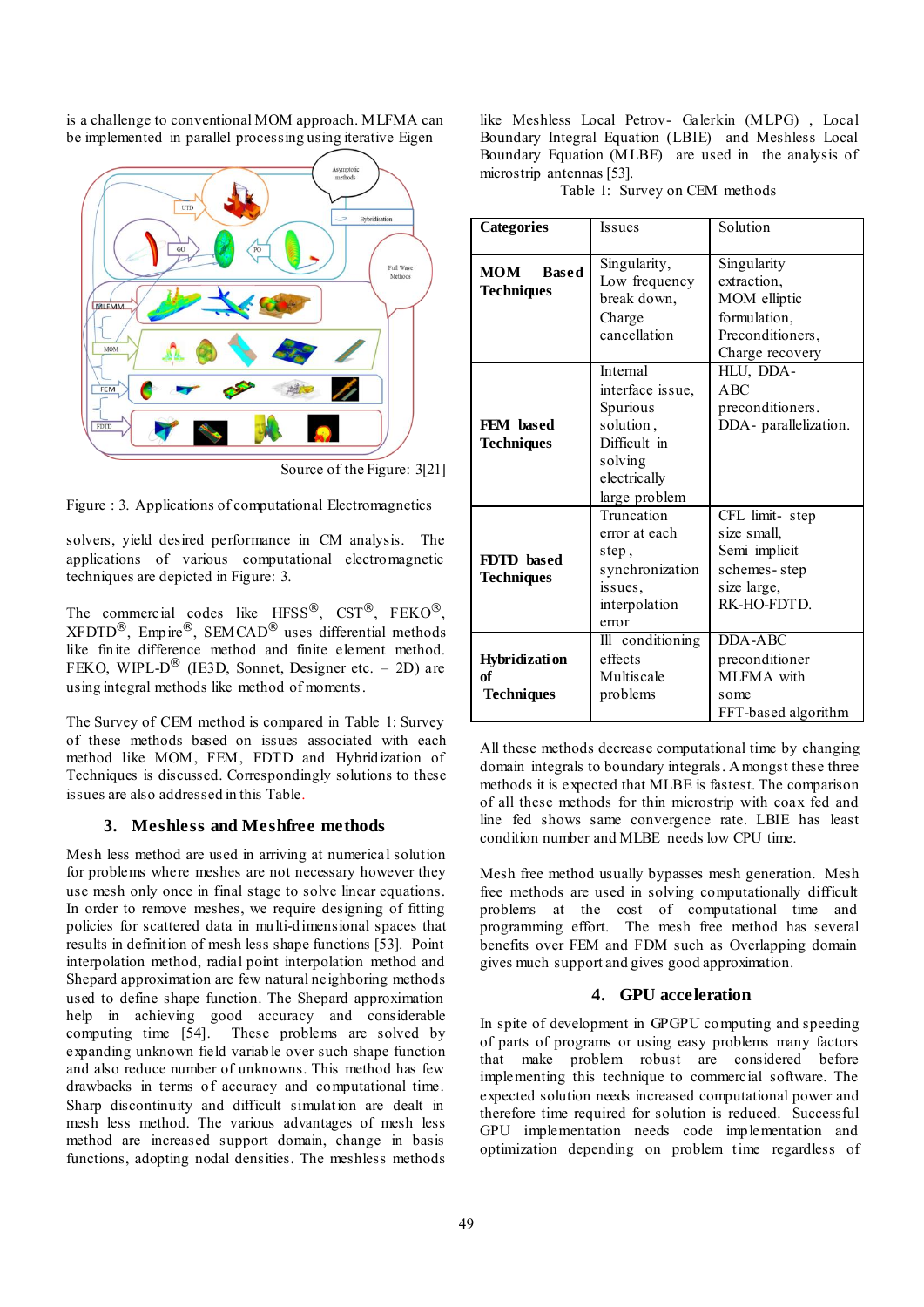whether it is my memory bound or compound bound. GPGPU has both hardware capability like c/c++ and software programming. This method is used in FEKO and choice of solution depends on electrical size of problem and intricacy of materials that are simulated. The Challenges in GPU acceleration are versatility, reliability and reproducibility, variety of CEM methods and software and design decisions. Multi GPU and heterogeneous system increase computational performance are discussed in [55].

Challenges faced by GPU acceleration are discussed in [56].

# **1. Flexibility, consistency and reproducibility**

Commercial software settings demands accurate results without exceeding allocated memory for GPU acceleration. They require additional computational resources when they run out of GPU memory, in such cases the switching algorithms transfer control to CPU.

**2. Wide variety of computational electromagnetics methods** 

GPU faces several challenges in parallelization techniques like MPI, Open MP and GPU computation. GPU acceleration has similar approaches for MOM and FEM, In spite of their differences (Linear system is dense matrix for MOM and sparse for FEM). However realized speed will differ for dense and sparse GPU computation.

#### **3. Software used and design decisions**

GPU acceleration on commercial CEM software are based on decisions such as language for software implementation and low-level program flow such that it maps well to GPU architecture

Open CL, Open MP and CUDA are few programming languages preferred and partially used in commercial soft wares like FEKO. GPU programming is C/C++ based and acceleration of this is FORTRAN based. Any modification of codes may result in bugs; further introduce need for testing, tuning and software verification

GPU processing for MOM matrix experiences run time that is quadratic and solution that is cubic. In case of larger problem matrix solution will dominate the run time. Speed up for MOM code needs resources to be invested due to complex nature of code.

In case of FEM GPU acceleration must be overlooked. The total simulation time of FEM include construction of preconditioner and solution to sparse matrix. Use of right preconditioner decreases the solution time in comparison to direct sparse solvers. Single GPU is used for small problems and GPU cluster is used for large problem. Iterative solvers show performance improvement in cases where GPU memory is a limitation and they provide a speed up of 50%.

 FDTD based GPU acceleration is no hybridization is involved so computational resources are reduced. Optimization of GPU based FDTD is done by exploiting shared memory, achieves global memory coalesced accesses, employing texture caches, use of build in arrays,

properly arrange computation in third domain. GPU provides speed up of ten times compared to CPU. Parallelization of 75% is achieved by overlapping computation and communication. Ray Launching-Geometric optics used UTD, PO, RL-GO collectively resulting in Shooting and Bouncing Ray (SBR) for dealing with large objects and is well suited for GPU acceleration. CUDA code is run through GPU compiler to obtain accelerated GPU implementation. Stack size must be addressed well to deal with GPU limitation in terms of difficulty and recursive code.

Further acceleration of these methods is done by using numerical algorithms through hybridization for all methods except FDTD.

#### **5. Hybridization**

MOM faces difficulty in modeling inhomogeneous, interior of conducting enclosures and dielectrics with non-linearity. FEM is not suited for efficient modeling of thin wires, large radiation problems and Eigen value problem due to its unstructured mesh. FDTD is difficult in modeling structure with sharp edges. GTM and UTD techniques are not suitable for problems that need accurate measurement of surface currents. It is obvious from the above discussion that none of the numerical techniques can solve all EM problems. All these techniques fail to cater the needs of printed radiation models that have all these structures. The most appropriate solution found by the researchers is to club two or three techniques and produce one code i.e. Hybridization code. Hybridization techniques involve combing two or more techniques into a single code. Various hybridization techniques are discussed in the forthcoming section.

#### **5.1. Hybrid MOM - FDTD**

FDTD method accomplishes propagation simulations excellently but not suited for modeling complex metallic structures like antennas. On the other hand the Method of Moments (MOM) is ideal for modeling complex metallic structures and is not very well suited for penetrating into such structures, hybrid MOM /FDTD method is used in application that require penetration into these structures eg. human tissue [57]. Antenna and scattering problems could be resolved using hybrid MOM and FDTD based on IMR (Iterative Multi-Region) technique [58]. IMR divides the domain problem into separate sub regions. In a problem with thin wire and scatterer MOM is used to solve thin wire antenna while the other region can be solved using FDTD solutions. Iterative algorithm helps in achieving the solution for combined sub regions. Radiated fields arising from MOM region due to current distribution on the antenna helps in interaction of two sub regions. Since the FDTD is a time domain solver, fields emanating from the MOM region that excite the FDTD region needs to be changed into time domain waveforms. This method helps in achieving reduction in the memory storage requirements and computation time.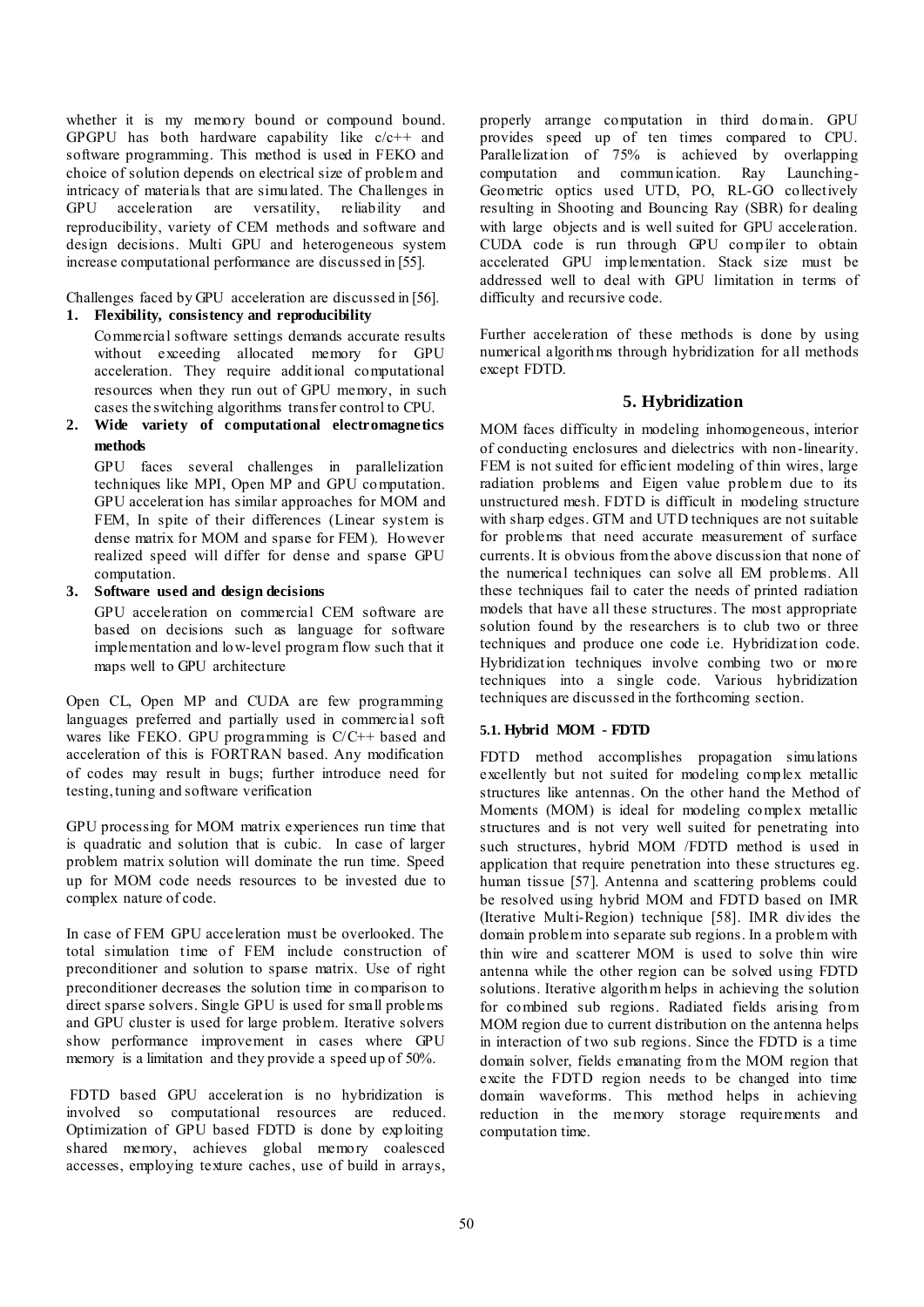Hybrid MOM -FDTD method employing the Asymptotic Waveform Evaluation (AWE) technique [59] involves swapping back and forth information between the MOM (DFT) and FDTD (IDFT). The AWE technique in the MOM domain is implemented to reduce the computational time needed for wide-band analysis. Frequency hopping technique is suggested for choice of expansion points in AWE technique. The computational time is reduced from 3 hours 18 min to 1 hour 4 min by using AWE technique.

### **5.2. Hybrid FDTD - PO**

Radiating planar antennas in the existence of large conductive structures are analyzed using Hybrid FDTD and PO [60]. Surface equivalence theorem is used to combine FDTD and PO and spatial interpolation technique is used to enhance computational efficiency of the proposed approach. The idea of using this technique is to calculate samples of the electric and magnetic fields on a comparatively coarse spatial grid over the Huygens surface and then to use interpolation for obtaining field values on the required fine<br>grid. FDTD regions enclose the antennas and regions enclose the antennas and inhomogeneous dielectric objects surrounded by Huygens Surface. Conducting bodies in frequency domain are analyzed using PO. Memory storage and CPU time are saved by using this technique.

# **5.3. Hybrid FEM - FDTD**

Hybrid FEM - FDTD is aids to present modified equivalent surface current [61] by means of equivalent principle theorem to extend the field transformation. FDTD gained popularity due to its simplicity and efficiency. However compromise is made in terms of accuracy. FEM permits good estimates of complicated boundaries and with edge elements it performs well for Maxwell's equations but needs further memory hybrid that applies FDTD in large volumes. FEM is difficult to be applied for problems with large dimensions but FDTD can handle this even for penetrable structures. 70% of the required memory locations of the field points between the two domains are saved along with increase in speed for updating boundary equations inside the FDTD method [62].

#### **5.4. Hybrid MOM - PO**

MOM could be hybridized with FEM, FDTD, TLM, AEM, and PO. In case of MOM - PO hybrid MOM method is used in small, resonating structures near edge while PO is used for large and smooth regions. MOM /PO hybrid is preferred for modeling large reflector antenna instead of MLFMM. Reflector is modeled using PO and feed of the reflector is accurately modeled using MOM.

#### **5.5. Hybrid FEM - MOM**

In spite of the advantage of FEM like mesh adaption and mesh refinement that improves accuracy, there is disadvantage in this technique in case of mesh termination. Mesh termination issue arises when radiation condition are enforced in open region. Various methodologies have been used for mesh termination but FEM-MOM hybrid is the best

method. FEM uses curl and field based Whitney element while MOM uses divergence and current based RWG element.

#### **5.6. Hybrid FDTD with two level atomic systems**

Hybrid of atomic systems emerged from coupling rate equations and FDTD. EM fields and atoms population density are updated and leads to the significant reduction of computational effort for the analysis of absorbing materials [63]. Short FDTD simulations allow updating the population density of the system at a much longer time scale than a single cycle of the wave

### **5.7. Hybrid FDTD with DGF formulation**

Hybridization of FDTD method with formulation of DGF (Discrete Green Function) [64, 65] has limited utility due to computation overhead. It anticipates new fast methods for DGF generation. However this hybrid formulation finds its application in antenna and disjoints domains. The antenna is modeled by DGF formulation of FDTD, while scatterer is modeled with FDTD. Implementation of this method in parallel processing using iterative Eigen solvers yield desired performance in CM analysis.

#### **5.8. Advanced Hybridization Schemes**

FE-BI-MLFMA which is derived from FE-BI uses absorbing boundary condition to do first approximation by FEM. The solution based on FETI faces issues in terms of numerical scalability and computational difficulty. numerical scalability and computational difficulty.<br>Although, preconditioners are utilized to reduce preconditioners are utilized to reduce computational time enabling fast convergence towards desired solution with less number of iterations, algebraic preconditioners need complex factorization making them<br>unsuitable in this regard. However DDA-ABC unsuitable in this regard. However DDA-ABC preconditioner employing iterative solver using DDM satisfies the need. This method finds its application in antenna arrays and large lossless objects. Computational time can be reduced by incorporating ID algorithm and the solution is obtained by combining direct solvers with iterative solvers. The proposed method with ID exhibits more accurate, efficient and robust result. Further it decreases the peak memory requirement while it maintains the number of the final skeleton directions the same as or less is applicable in 3-D composite objects [66].

Multiscale problems are analyzed using various hybrid techniques like MLFMA, LFFIPWA effective in solving sub wavelength breakdown with high accuracy and low efficiency compromising the speed. MLIPFFT-MLFMA (Multilevel Interpolatory Fast Fourier Transform –MLFMA) is a broadband method with higher efficiency. ID-MLFMA, MLFMA-ACA and MLFMA with some Fast Fourier Transform based method solves multiscale problem in large structures. On the other hand in terms of memory storage and computing resources ID-MLFMA and MLFMA-ACA techniques are capable of treating multiscale problem [67]. MLFMA-PO is a hybrid technique used in scenarios where geometry with fine details needs to be modeled with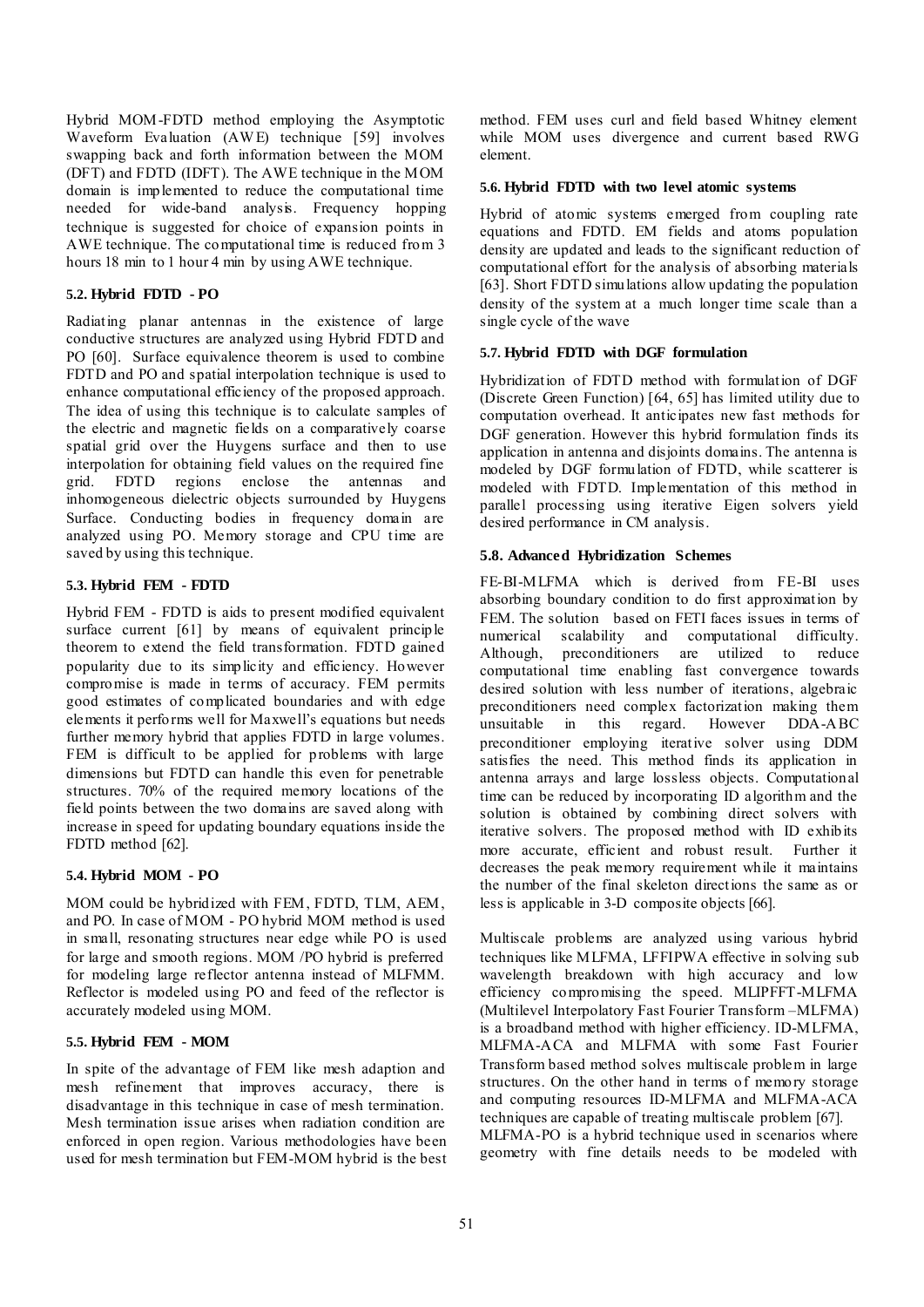accuracy and efficiency. MLFMA is an acceleration of MOM that is responsible for modeling finite parts with accuracy. PO can model large structures with efficiency. Hybrid MLFMA-PO can be used in applications involving large scattering and large radiation problems like certain critical parts of antenna [68].

 Parallelization improve the speed and efficiency of a process, also this is implemented in hybrid parallel open MP -VALU (Vector Arithmetic Logic Unit) MLFMA to achieve the same. In contrast to GPU acceleration the above cited technique does not demand extra device due to the presence of essential VALU inside CPU. The hybrid SPMD-SIMD parallel scheme is not supported by hybrid parallel Open MP-VALU MLFMA method [69]. Hybrid MPI and Open MP parallel programming technique is one such technique<br>where in BOR-MOD-CFIE code is subjected to where in BOR-MOD-CFIE parallelization to enhance performance of MOD method in terms of memory, accuracy and CPU time [70].

MLFMA with PO to form hybrid finds its application in analyzing scattering and radiation problems for electrically large structures. The proposed hybrid uses MLFMA, accelerated version of MOM for analyzing certain accelerated version of MOM structures where complex linear equation are solved by iterative solvers explicitly and PO, on the other hand to enhance the accuracy dealing with scattered fields. The application involving fast RCS prediction of electrically large target are accomplished using hybridization of GO/PO accelerated by open graphics library enabling accuracy in capturing creeping effect and wave diffraction effects [71].

High frequency approximation method called shooting and bouncing ray is used in applications involving PEC and dielectric using CUDA. This method uses physical approximation, current based method in SBR owing to its capability to penetrating into objects for applications like RADAR and ISAR [72]

Juan Chen [73] proposed a hybridization method based on WCS-PSTD (Weakly Conditionally Stable – Pseudo Spectral Time Domain).This method is formulated to deal with electrically large object with continuity between subdomains implies less memory and less computational time. For photonic crystal this method is better than FDTD. However, accuracy of the proposed method that largely depends on step size and is not applicable to surfaces with discontinuity.

Time domain application of Hybridization like DGTD and TDBI incorporates calculation of truncated boundary while truncation is brought about by ABC or EAC, PML. Flux produced by truncated boundary is responsible for communication between the domains and determines shape of scatterer by imposing physical radiation. DGTD truncated by EAC makes radiation condition elastic than all DGTD systems to address EM scattering problems [74].

| TABLE 2: Techniques for performance up gradation of |  |
|-----------------------------------------------------|--|
| CEM methods                                         |  |

| Category           | Techniques for performance upgradation of CEM                       |                                                              |                                                                                                                 |                                                                                                                                                                                               |  |
|--------------------|---------------------------------------------------------------------|--------------------------------------------------------------|-----------------------------------------------------------------------------------------------------------------|-----------------------------------------------------------------------------------------------------------------------------------------------------------------------------------------------|--|
|                    | $\overline{\text{MOM}^{\otimes}}$                                   | FEM®                                                         | $F\overline{DTD}^{\bigcircledR}$                                                                                | <b>Hybridization</b><br>®                                                                                                                                                                     |  |
| Accuracy           | Singularity<br>extraction,<br><b>MOM</b><br>elliptic<br>formulation | $1.H-LU$<br>computat<br>ion<br>cost<br>and<br>accuracy       | CFL<br>limit-step<br>size small<br>Semi<br>implicit<br>schemes-<br>size<br>step<br>large<br>RK-HO-<br>FDTD.     | Hybrid<br>techniques<br>accelerated<br>by<br>graphics<br>open<br>library enabling<br>accuracy<br>DDP-FE-BI-<br><b>MLFMA</b>                                                                   |  |
| <b>M</b> emory     | Incremental<br>multilevel<br>filling<br>and<br>sparsi-<br>fication  | Nested<br>Dissectio<br>n-DDM.<br>Semi<br>Implicit<br>Schemes | <b>Sub</b><br>cell<br>algorithm,<br>RK-HO-<br><b>FDTD</b>                                                       | <b>ID-MLFMA</b><br>and<br>MLFMA-ACA,<br>Open MP<br>parallel<br>programming                                                                                                                    |  |
| <b>CPU</b><br>time | Singularity<br>extraction,<br>Paralleli-<br>zation                  | DDA-<br>paralleliz<br>ation-<br>increases<br>speed           | $ADI-$<br>FDTD,<br>LOD-<br><b>FDTD</b><br>paralleli-<br>zation.<br>Sub<br>cell<br>algorithm,<br>RK-HO-<br>FDTD. | Hybrid<br><b>MPI</b><br>and Open MP<br>parallel<br>programming<br>technique,<br>WCS-PSTD,<br>Preconditioner,<br>ID algorithm.<br>AWE technique<br>in MOM-FDTD<br>reduce<br>hybrid<br>resource |  |

The strengths and weakness of different CEM techniques were discussed. In summary, the following were observed: FDTD is a time stepping phenomena used in the analysis of domains like Debye dispersive media. Discretization of this media imposes error due to truncation, thereby increasing dependency of accuracy to Courant, Friedrichs, Lewy (CFL) limit [8, 10].

This dependency is mitigated by using Semi implicit schemes (SIS) [12]. Novel Runge-Kutta algorithm makes FDTD stable, dispersive and convergent [18]. FEM schemes faced problems in modeling 3D objects, Eigen value problem and thin wires. Domain decomposition method (DDM) based FETI-DPEM solves FE system and makes good in terms of convergence and scalability with aid of direct FEM solvers. Nested Dissection assures less memory and CPU time, while H-LU provides accuracy and fewer resources when used along with FEM. Table 2 depicts techniques for performance upgradation of CEM methods.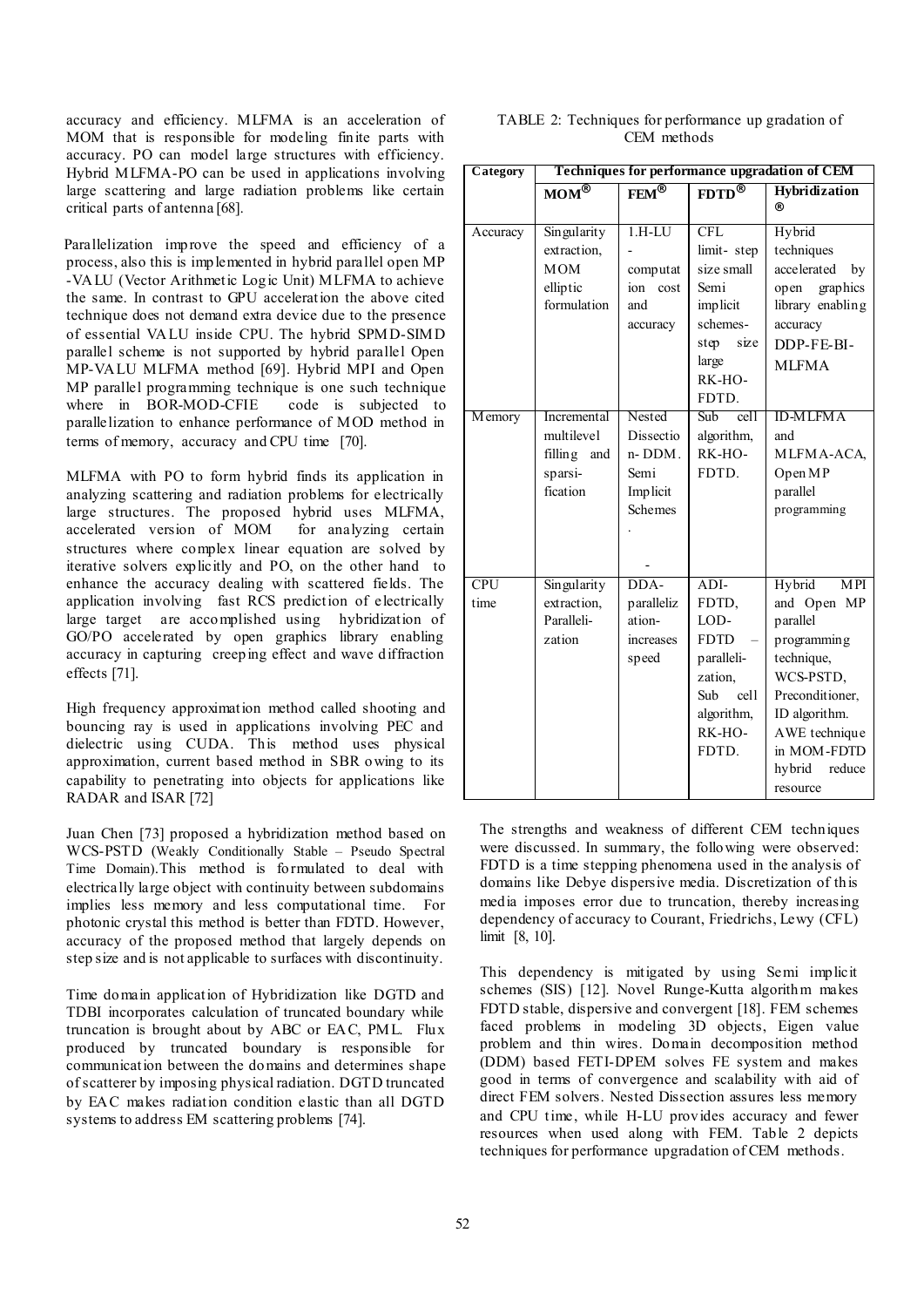Iterative solvers face difficulty in convergence due to existence of PML. However DtN approximation, preconditioners promotes convergence [25]. DDM makes it applicable to large domain problems. MLFMA acceleration incorporates accuracy as depicted DDP-FE-BI-MLFMA technique, is suitable for all domains [29]. MOM needs the domain to be well conditioned and error controllable. Ill conditioning effects could be reduced by potentially splitting the domain or by the use of preconditioners. Error could be controlled by using semi implicit schemes and formulation like MOM elliptic approach [36]. Various hybrid combinations and advanced hybridization like FE-BI-MLFMA with limited scalability and computational complications [28,29], ID-MLFMA [67], MLFMA-ACA that treat multiscale problems [67], Open MP VALU[69], MLFMA, W CS-PSTD[73], DGTD–TDBI with truncated by EAC shows better performance in terms of accuracy, convergence and CPU time [74]. Most widely used softwares are CST®[75] based on Finite Integration Technique, HFSS® [76] based on FEM and FEKO ® [77] based on MOM and FEM.

### **6. Future of CEM**

CEM Research has wide scope of evolution in next few decades. A few techniques have been incorporated to improve the performance of this stream of research. The hybrid GPU–CPU parallelization may acquire considerable attention in few years. The computational time is expected to be reduced by implementing fast convergence methods and implementing efficient preconditioners. Multi scaling methods that are fast and accurate use efficient DDM methods like discontinuous Galerkin methods and generalized transition matrix. Methods with higher order modeling capabilities with high order basis function, characteristic basis functions are expected to have considerable growth. Novel integral and differential methods can be used for several realistic applications and these applications may also require choice of d ifferent material in cases like nonlinear sensing, Spectroscopy, frequency generation. The collaboration of CEM with other field of research like Multiphysics aids in dealing with realistic applications and has potential to grow tremendously.

# **7. Conclusion**

A review on different computational electromagnetics shows that these methods are application specific. Selecting a correct method that will afford fast and accurate solutions may be a difficult task. Comparing the performance of FDTD, FEM, MLFMA accelerated MOM will give better insight on CEM. Although FDTD uses SIS for enhancing accuracy, parallelization for reducing CPU time and Novel RK-HO FDTD to enhance both, is time consuming. On the other hand FEM is producing spurious solution that makes it not ideal for Eigen value problem. However MOM accelerated MLFMA is found to be suitable for wellconditioned and error controllable solver. Preconditioners

speed the convergence, parallelization makes CPU time usage less, incremental multilevel filling and spars ification reduces memory and MOM elliptic formulation promotes the accuracy, thereby proving efficiency of MOM.

To cater the needs of emerging technology CEM incorporates the technique called hybridisation. Introduction of this technique helps in achieving the efficiency in terms of computational time, memory storage and accuracy. ID algorithm reduces computational issues, ID-MLFMA and MLFMA-ACA reduces multiscale problem, open MP-VALU MLFMA method enhances the CPU time, in turn making MOM hybrid more reliable. On analysing pros and cons of CEM techniques, it could be noticed that in application specific tasks, hybridisation of techniques involving MOM accelerated MLFMA are exhibiting better results in terms of memory, accuracy and computational time.

# **References**

[1] C. Christopoulos, Review of Computational Electromagnetics in Electromagnetic Compatibility Applications, *IET 8th International Conference,* Wroclaw, pp. 11-14, 2011.

[2] Hubing, Todd H, and J. L. Drewniak, *Computer modeling tools for EMC, Proceedings of the 12th Annual Review of Progress in Applied Computational Electromagnetics*, pp. 857-860. 1996.

[3] B. Ravelo, Y. Liu and A. K. Jastrzebski, PCB Near-Field Transient Emission Time-Domain Model, *IEEE Transactions on Electromagnetic Compatibility* 57(6): 1320-1328, Dec. 2015.

[4] Y. Liu and B. Ravelo, Application of Near-Field Emission Processing for Microwave Circuits under Ultra-Short Duration Perturbations, *Advanced Electromagnetics*  1(3): 24-40, 2012.

[5] Karl F. Warnick, N*umerical Methods for Engineering*, Sci Tech Pub, 2011.

[6] D.B. Davidson, A Review of Important Recent Developments in Full-wave CEM for RF and Microwave Engineering*,* 3rd *International Conference on Computational Electromagnetics and Its Applications* [*ICCEA*], Beijing China, pp. 1-4, 2004.

[7] Sankaran Krishnaswamy, Accurate domain truncation techniques for time-domain conformal methods, PhD diss, ETH ZURICH, 2007.

[8] J.P. Berenger, A Perfectly Matched Layer for the Absorption of Electromagnetic Waves, *Journal of Computational Physics* 114(2): 185-200, 1994.

[9] M. Niziolek, Review of Methods used for Computational Electromagnetics*,* 2nd *International Students Conference on Electrodynamics and Mechatronics* [*[SCE 11 '09](http://ieeexplore.ieee.org/xpl/mostRecentIssue.jsp?punumber=5129035)*], Silesia, 2009.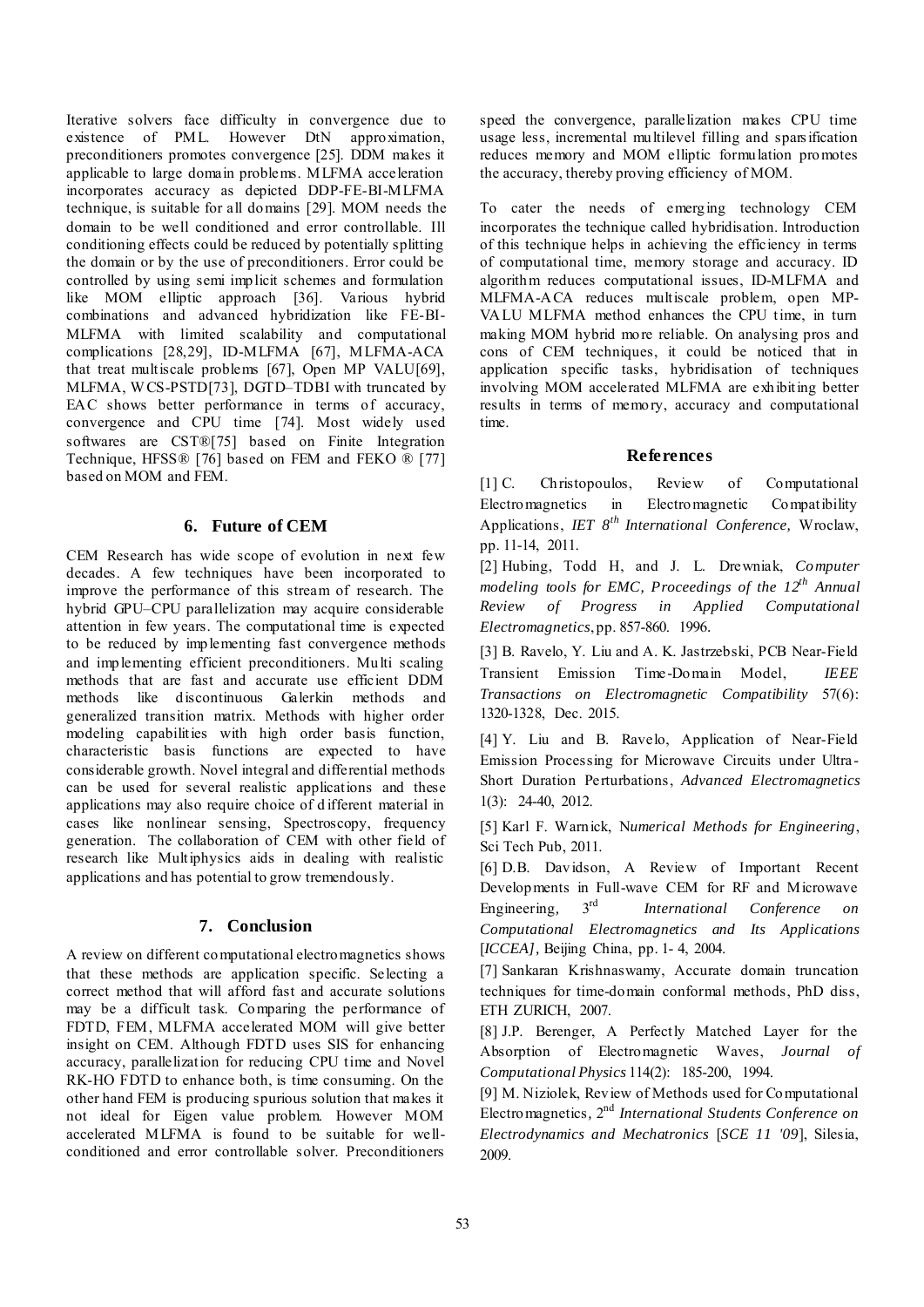[10] Zhun Yang, A Modified PML in FDTD Modeling of a Uniaxial Wire medium, *IEEE Antennas and Wireless Propagation letters* 13: 1191-1194, 2014.

[11] Zheng Yu Huang, Li-Hua Shi, Bin Chen, and Ying-Hui Zhou Li-Hua Shi, Bin Chen, and Ying-Hui Zhou, A New Unconditionally Stable Scheme for FDTD Method Using Associated Hermite Orthogonal Functions, *IEEE Transactions on Antenna and Propagation* 62(9): 4804- 4809, 2014.

[12] Saif A. Al Hasson and Joerg Schoebel, Spheroidal FDTD Method for Modeling 3-D Structures in Open and Closed Domains*, IEEE Transactions on Antenna and Propagation* 63(7): 3055-3064, 2015.

[13] Alireza Samimiand Jamesina J. Simpson, An Efficient 3-D FDTD Model of Electromagnetic Wave Propagation in Magnetized Plasma, IEEE Transactions on Antenna and Propagation 63(1) : 269-279, 2015.

[14] Iraklis Giannakisand Antonios Giannopoulos, Time-Synchronized Convolutional Perfectly Matched Layer for Improved Absorbing Performance in FDTD, *IEEE Transactions on Antenna and Propagation* 14: 690-693, 2015.

[15] Run Xiong, Bin Chen, and Dagang Fang, An Algorithm for the FDTD Modeling of Flat Electrodes in Grounding Systems*, IEEE Transactions on Antenna and Propagation* 62(1): 345-353, 2014.

[16] Run Xiong, Cheng Gao, Bin Chen, Yan-Tao Duan, and Qin Yin, Uniform Two-Step Method for the FDTD Analysis of Aperture Coupling*, IEEE Antennas and Propagation. Magazine* 56 (6): 182-192, 2014.

[17] Yi-Gang Wang, Bin Chen, Hai-Lin Chen, Yun Yi, and Xin-Li Kong, One-Step Leapfrog ADI-FDTD Method in 3- D Cylindrical Grids with a CPML Implementation*, IEEE Transactions on Antenna and Propagation* 13: 714-717, 2014.

[18] Tadashi Hemmi, Fumie Costen, Salvador Garcia, Ryutaro Himeno, Hideo Yokota, and Mehshan Mustafa, Efficient Parallel LOD-FDTD Method for Debye-Dispersive Media*, IEEE Transactions on Antenna and Propagation* 62 (3) : 1330-1338, 2014.

[19] Zhi-Hong Lai, A Domain Decomposition Finite Difference Time Domain (FDTD) Method for Scattering Problem from Very Large Rough Surfaces*,* IEEE Transactions on Antenna and Propagation 63 (10): 4468 - 4476, 2015.

[20] Min Zhu, Jean-Fu Kiang, and Raj Mittra, Study and Analysis of a Novel Runge–Kutta High-Order Finite-Difference Time-Domain Method*, IET Microwave Antennas Propagation* 8(12): 951–958, 2014.

[21] www.feko.info

[22] Bangda Zhouet al, Direct Finite Element Solver of Linear Complexity for Analyzing Electrically Large Problems*, Applied Computational Electromagnetics* (*ACES*), 2015 31st *International Review of Progress*, pp.1 – 2, 2015.

[23] Ting Wan, Qingwen Zhang, Tao Hong, Zhen hong Fan, Dazhi Ding, Ru Shan Chen, Fast Analysis of Three-Dimensional Electromagnetic Problems Using Dual-Primal Finite-Element Tearing and Interconnecting Method Combined W ith H-Matrix Technique, *IET Microwave Antennas Propagation* 9(7): 640–647, 2015.

[24] Haksu Moon, Fernando L. Teixeira, Joonshik Kim, and Yuri A, Trade-Offs for Unconditional Stability in the Finite-Element Time-Domain Method*, IEEE Transactions on Antenna and Propagation* 24(6): 361-363, 2014.

[25] Ivan Voznyuk, HerveTortel and Amelie Litman, 3-D Electromagnetic Scattering Computation in Free-Space with the FETI-FDP2 Method*, IEEE Transactions on Antenna and Propagation* 63(6): 2604-2613, 2015.

[26] Ali Aghabarati and Jon P. Webb, Algebraic Multigrid Combined With Domain Decomposition for the Finite Element Analysis of Large Scattering Problems*, IEEE Transactions on Antenna and Propagation* 63(1): pp. 404- 408, 2015.

[27] Zhi-Qing Lu, Xiang An*,* Non-Conforming Finite Element Tearing and Interconnecting Method With One Lagrange Multiplier for Solving Large-Scale Electromagnetic Problems*, IET Microwave Antennas Propagation*, 8(10): 730–735, 2014.

[28] Jian Guan, Suyan and Jian-Ming Jin, An Accurate and Efficient Finite Element-Boundary Integral Method with GPU Acceleration for 3-D Electromagnetic Analysis, *IEEE Transactions on Antenna and Propagation*, 62(12): pp. 6325-6336, 2014.

[29] Ming Lin Yang, Hong-Wei Gao, Wei Song and Xin-Qing Sheng, An Effective Domain-Decomposition-Based Preconditioner for the FE-BI-MLFMA Method for 3D Scattering Problems*, IEEE Transactions on Antenna and Propagation* 62(4): 2263-2268, 2014.

[30] Huan-Ting Meng, GPU Accelerated Finite-Element Computation for Electromagnetic Analysis*, IEEE Antennas and Propagation Magazine* 56(2): 39-62, 2014.

[31] Yong Zhang and Hai Lin, [A New Preconditioning](http://ieeexplore.ieee.org/xpl/articleDetails.jsp?arnumber=6924708&queryText=computational%20electromagnetics%20method%20of%20moments%20antenna&refinements=4291944246&ranges=2014_2015_Year&pageNumber=2&searchField=Search_All)  [Scheme for MLFMA Based on Null-Field Generation](http://ieeexplore.ieee.org/xpl/articleDetails.jsp?arnumber=6924708&queryText=computational%20electromagnetics%20method%20of%20moments%20antenna&refinements=4291944246&ranges=2014_2015_Year&pageNumber=2&searchField=Search_All)  [Technique](http://ieeexplore.ieee.org/xpl/articleDetails.jsp?arnumber=6924708&queryText=computational%20electromagnetics%20method%20of%20moments%20antenna&refinements=4291944246&ranges=2014_2015_Year&pageNumber=2&searchField=Search_All)*, IEEE Transactions on Antenna and Propagation* (14): 289-292, 2015.

[32] B.Carpentieri, Preconditioning for Large-Scale Boundary Integral Equations in Electromagnetics*, IEEE Antennas and Propagation Magazine* 56(6): 338-345, 2014.

[33] M. A. Echeverri Bautista, M. A. Francavilla, F. Vipiana, and G. Vecchi, [A Hierarchical Fast Solver for](http://ieeexplore.ieee.org/xpl/articleDetails.jsp?arnumber=6693702&queryText=computational%20electromagnetics%20method%20of%20moments%20antenna&refinements=4291944246&ranges=2014_2015_Year&searchField=Search_All)  [EFIE-MOM Analysis of Multiscale Structures at Very Low](http://ieeexplore.ieee.org/xpl/articleDetails.jsp?arnumber=6693702&queryText=computational%20electromagnetics%20method%20of%20moments%20antenna&refinements=4291944246&ranges=2014_2015_Year&searchField=Search_All)  [Frequencies](http://ieeexplore.ieee.org/xpl/articleDetails.jsp?arnumber=6693702&queryText=computational%20electromagnetics%20method%20of%20moments%20antenna&refinements=4291944246&ranges=2014_2015_Year&searchField=Search_All)*, IEEE Transactions on Antenna and Propagation* 62(3): 1523-1528, 2014.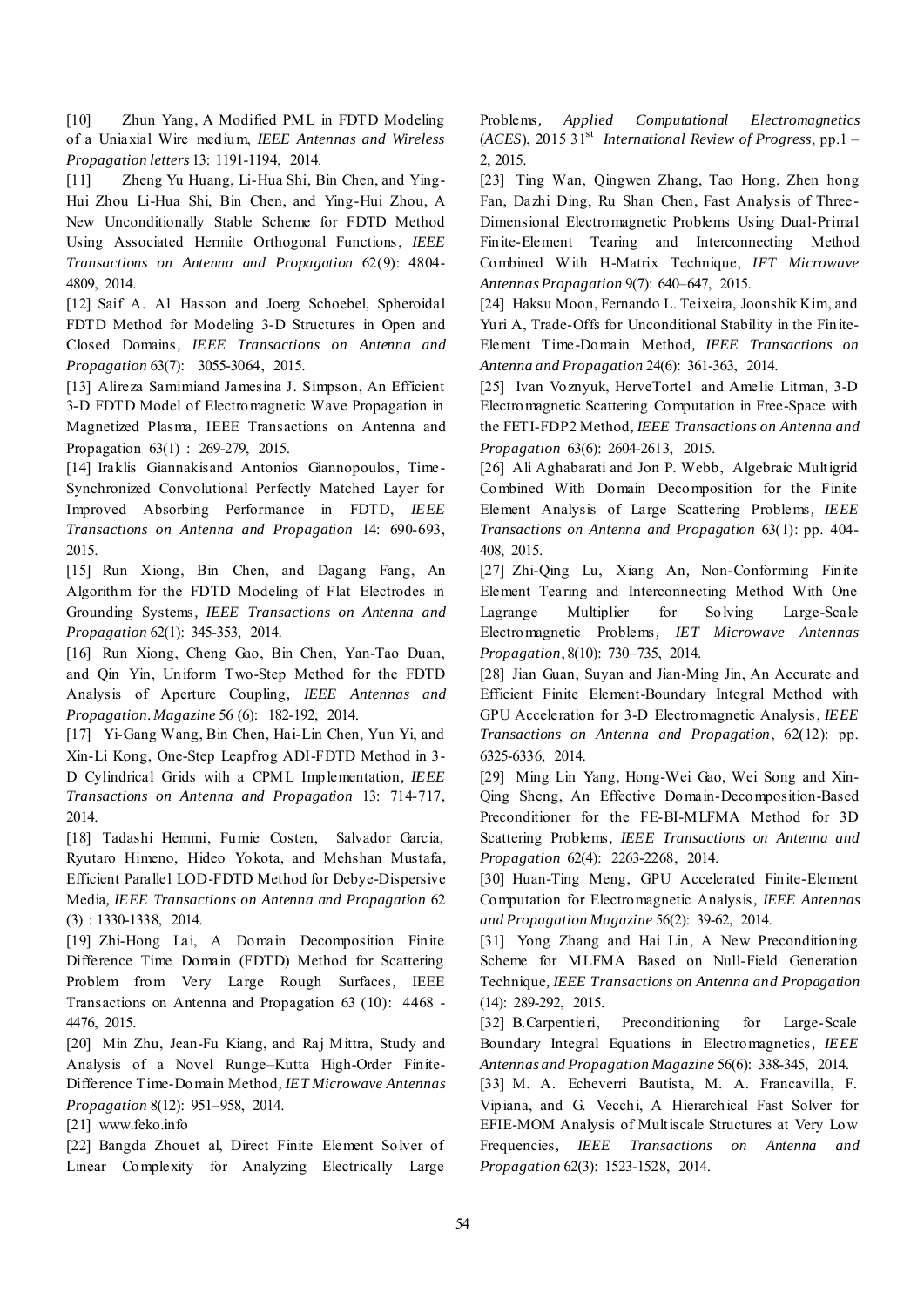[34] Willem J. Strydom and Matthys M. Botha, Charge Recovery for the RW G-Based Method of Moment*, IEEE Transactions on Antenna and Propagation* 14: 305-308, 2015.

[35] Fu-Gang Hu, Errors in Projection of Plane Waves Using Various Basis Functions, *IEEE Antennas and Propagation Magazine* 51(2): 86-98, 2009.

[36] Ozgur Ergul and Barıscan Karaosmanoglu, Low-Frequency Fast Multipole Method Based on Multiple-Precision Arithmetic*, IEEE Transactions on Antenna and Propagation* 13, 975-978, 2014

[37] F.Vipiana, Multi-Resolution Approach to Three-Dimensional Method-of-Moments Problems, *Computational Electromagnetics International Workshop* [*CEM*], Izmir, pp.11-14, 2009.

[38] Gopinath Gampala, Comparison of Various CEM Methods for Antenna Array Applications, 31<sup>st</sup> International *Review of Progress in Applied Computational Electromagnetics* (ACES), pp. 1-2, 2015.

[39] Xiao Chuan Wang, Multisolver Domain Decomposition Method for Modeling EMC Effects of Multiple Antennas on a Large Air Platform, *IEEE Transactions on Antenna and Propagation* 54(2): 375-388, 2012.

[40] Daniel L. Dault, The Generalized Method of Moments for Electromagnetic Boundary Integral Equations*, IEEE Transactions on Antenna and Propagation* 62(6): 3174- 3188, 2014.

[41] Xiao-Min Pan, Improved Algebraic Preconditioning for MOM Solutions of Large-Scale Electromagnetic Problems, *IEEE Transactions on Antenna and Propagation* 13: 106-109, 2014.

[42] F. Andriulli, A multiplicative Calderon preconditioner for the Electric Field Integral Equation*, IEEE Transactions on Antenna and Propagation* 56(8): 2398–2412, 2008.

[43] Francesca Vipiana, Incremental Multilevel Filling and Sparsification for the MOM Solution of Multiscale Structures at Low Frequencies, *IEEE Transactions on Antenna and Propagation* 56(6), 1707-1710, 2014.

[44] Te-Kao Wu, *Accurate PMCHWT* Solutions for Scattering from Arbitrarily-Shaped Penetrable Bodies of Revolution*, IEEE Antennas and Propagation Magazine* 56, (5): 315-320, 2014.

[45] D. Chatterjee, A Selective Review of High Frequency Techniques in Computational Electromagnetics*, Applied Electromagnetics Conference* [*AEMC* 2007], Kolkata, India, pp. 1 – 4, 2007.

[46] L.J. Jiang, Review of Low Frequency Computational Electromagnetics, *IEEE International Conference on Microwave Technology & Computational Electromagnetics* (*ICMTCE*), Beijing, China, pp. 1-1, 2011.

[47] Hossein Azodi, A Fast 3-D Deterministic Ray Tracing Coverage Simulator Including Creeping Rays Based on Geometry Voxelization Technique*, IEEE Transactions on Antenna and Propagation* 63(1): 210-220, 2015.

[48] Xiao Meng, An Accelerated Ray Tracing Method Based on the TSM for the RCS Prediction of 3-D Large-Scale Dielectric Sea Surface*, IEEE Transactions on Antenna and Propagation* 14: 233-236, 2015.

[49] Yu Mao Wu, The Contour Deformation Method for Calculating the High Frequency Scattered Fields by the Fock Current on the Surface of the 3-D Convex Cylinder*, IEEE Transactions on Antenna and Propagation* 63: 2180 – 2190, 2014.

[50] B. Persson, On Modeling RCS of Aircraft for Flight Simulation, *IEEE Antennas and Propagation Magazine*, 56, (4), 37 -43, 2014.

[51] Alex Gendelman, Multilevel Physical Optics Algorithm for Near Field Scattering, *IEEE Transactions on Antenna and Propagation* 62(8): 4325-4335, 2014.

[52] Qi I. Dai, Multilevel Fast Multipole Algorithm for Characteristic Mode Analysis, arXiv preprint arXiv, 1412.1756, 2014.

[53] Honarbakhsh, B, and A. Tavakoli, *Analysis of Thin Microstrip Antennas by Meshless Methods*, Applied Computational Electromagnetics Society Journal 27(12): 2012.

[54] Razmjoo, H., M. Movahhedi, and A. Hakimi, Modification on a Fast Meshless Method for Electromagnetic Field Computations*, IET Science, Measurement & Technology* 5(5): 175-182, 2011.

[55] A. Capozzoli, O. Kilic, C. Curcio, and A. Liseno, The success of GPU computing in Applied Electromagnetics , *ACES Express Journal* 1(4): 113-116, 2016.

[56] Ulrich Jakobus, Benefits and Challenges of GPU Accelerated Electromagnetic Solvers from a Commercial Point of View, *ACES Express Journal* 1(4): 117-120, 2016.

[57] E. A. Forgy, *A Hybrid MOM/FDTD Technique for Studying Human Head/Antenna Interactions*, IEEE-APS Conference, Waltham, MA, pp. 81 – 84, 1998.

[58] Fatih Kaburcuk, IMR Technique for Antenna and Scattering Problems Using Hybrid Solutions Based on the MOM and FDTD Method, *International Conference on [Electromagnetics in Advanced Applications](http://ieeexplore.ieee.org/xpl/mostRecentIssue.jsp?punumber=6895211)* (*ICEAA*)*, Palm [Beach, pp. 1149 – 1152, 2014](http://ieeexplore.ieee.org/xpl/mostRecentIssue.jsp?punumber=6895211)*.

[59] Tomasz Topa, Efficient Wideband Analysis of Electromagnetic Problems Using the Awe Adaptive Technique with the Hybrid MOM-FDTD Method, $I7^{th}$ *International Conference on Microwaves, Radar and Wireless Communications* [*MIKON*], Wroclaw, pp.1-4, 2008.